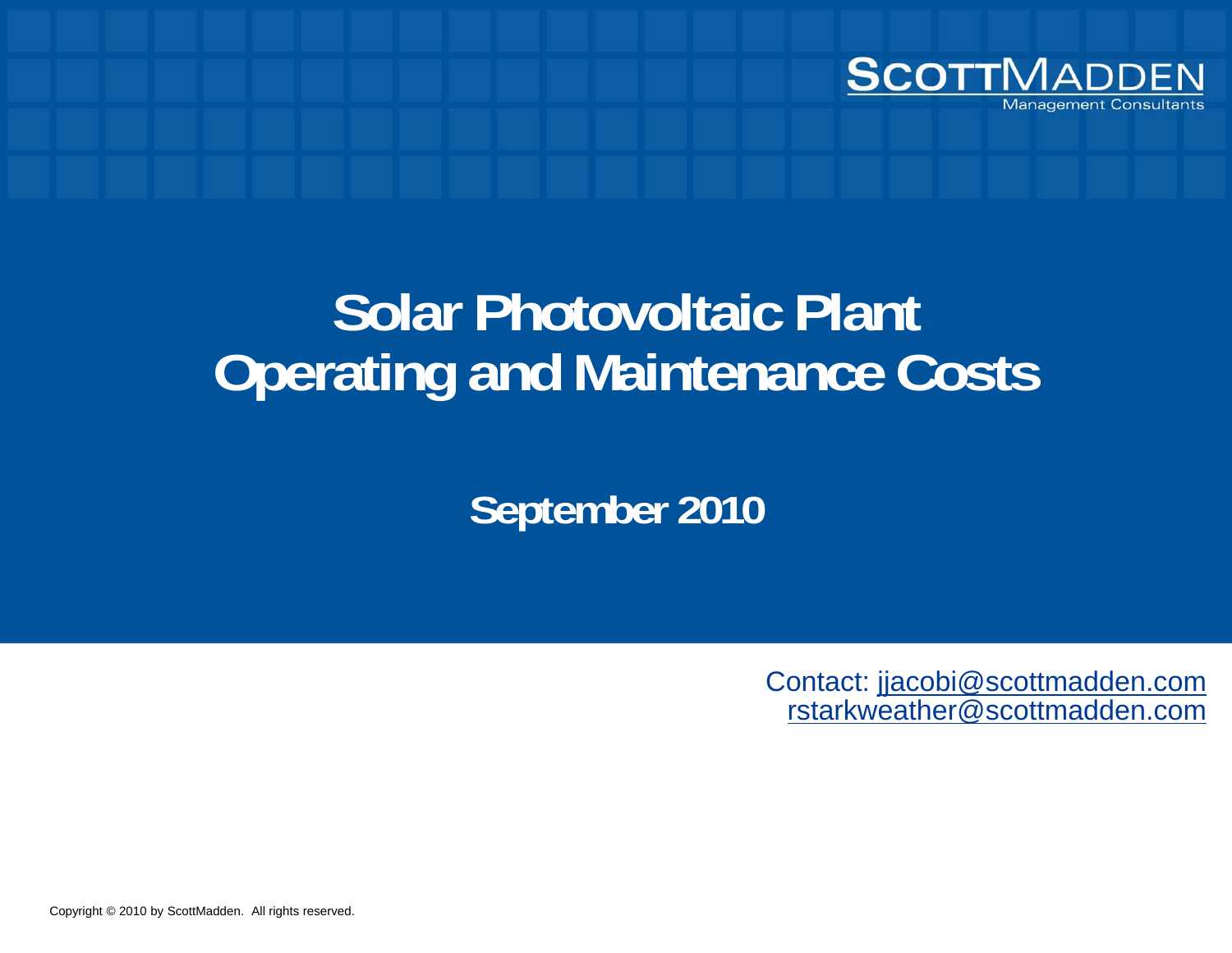# **Solar Photovoltaic Plant Types and Components**

**Solar cells can be classified into three "generations" which indicate the order in which each became prominent. Currently, research is being conducted on all three types of cells. The first generation technologies accounted for 89.6% of 2009 d ti f 2009 pro duction**

- ◆ First Generation Photovoltaic (PV) Cells consist of large area, high quality, single junction devices. First generation technologies involve high energy and labor outputs, preventing any significant progress in reducing production costs
- ♦ *Second Generation PV Cells* have been developed to address energy requirements and production costs of solar cells. The manufacturing costs are lower than first generation, but due to inherent defects, the efficiency is lower
- ♦ *Third Generation PV Cells* or advanced thin-film photovoltaic cells are a range of various alternatives to the first and second generations

#### A utility-scale solar PV plant is made up of the following\*:

- ◆ Photovoltaic panels
	- The PV panels are composed of solar cells that convert the sun's rays or photons into DC electric power
	- Panel trackers are mechanisms used on some PV systems allowing the solar panels to track the sun throughout the day for optimal power production
		- Trackers can enable the system to produce more power but also require more maintenance than stationary systems
- ◆ The balance of system (BOS) components
	- The BOS components include such things as wires, combiners, junction boxes, mounting equipment, conduit runs, and communications equipment<sup>\*\*</sup>
- ♦ The inverter
	- The inverter is the unit that conditions or converts the DC electricity produced by the solar cells into AC electric power

\*U.S. Department of Energy, 2010, www.doe.gov

\*\*Banke, Bryan. "Solar Electric Facility O&M: Now Comes the Hard Part" three-part series, Oct-Dec 2009, www.renewableenergyworld.com

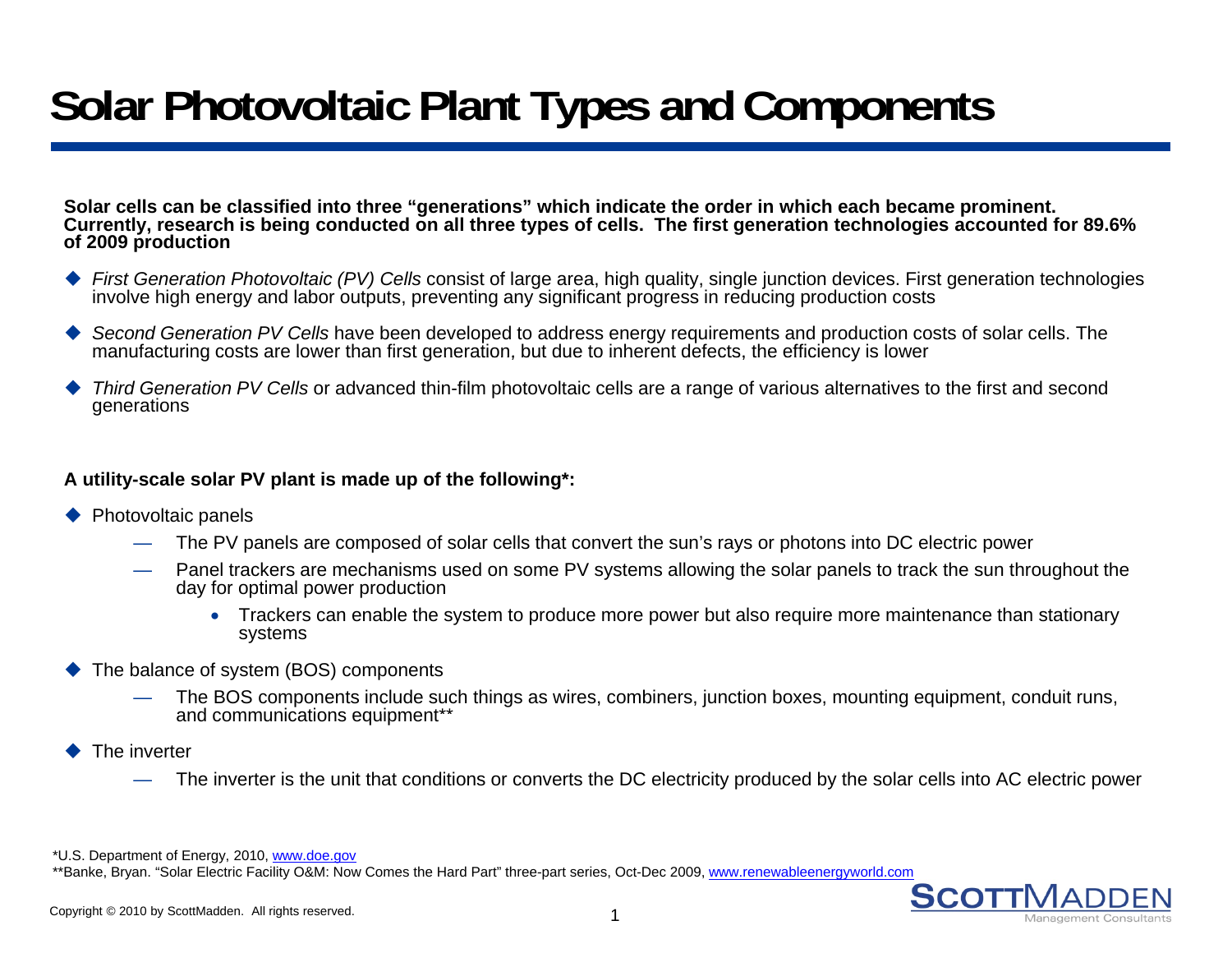# **Estimating Solar Photovoltaic O&M Costs**

**The number of grid-connected solar PV systems is expected to increase dramatically over the coming decades. This**  increase in the number of PV units leads to an increased focus by utilities and other solar generating firms on achieving the highest level of performance and reliability from the solar asset. In addition to thinking about up front costs of the **solar plant, determining a plan and budget for ongoing operations and maintenance (O&M) expenses is essential in assessing the business case for a PV facility**

- ◆ Government incentives and regulations are leading utilities to think about ownership of solar-based generation plants
- A shift from the current power purchase agreement (PPA) approach to obtaining solar energy assets outright creates a need for utilities to come up with a plan for regular maintenance on these PV plants
- As a new solar plant nears completion, operation and maintenance (O&M) assumptions must be revisited to ensure that adequate funding is set aside for the reliable operation of the asset
- $\bullet$  Deriving O&M costs of a new solar photovoltaic (PV) plant in the absence of data is a challenge. Working through each cost item will also address many of the operational needs that require attention when bringing a new plant online. Projecting costs should be as much the result of careful process planning as it is an exercise in budgeting

#### **To estimate O&M costs, it is helpful to first have an understanding of the following items:**

- ◆ Solar PV plant components
- $\blacklozenge$  The various levels of maintenance and typical maintenance needs
- The different monitoring types available
- $\blacklozenge$  The plant operational support model
- ♦ Additional considerations for PV O&M costs

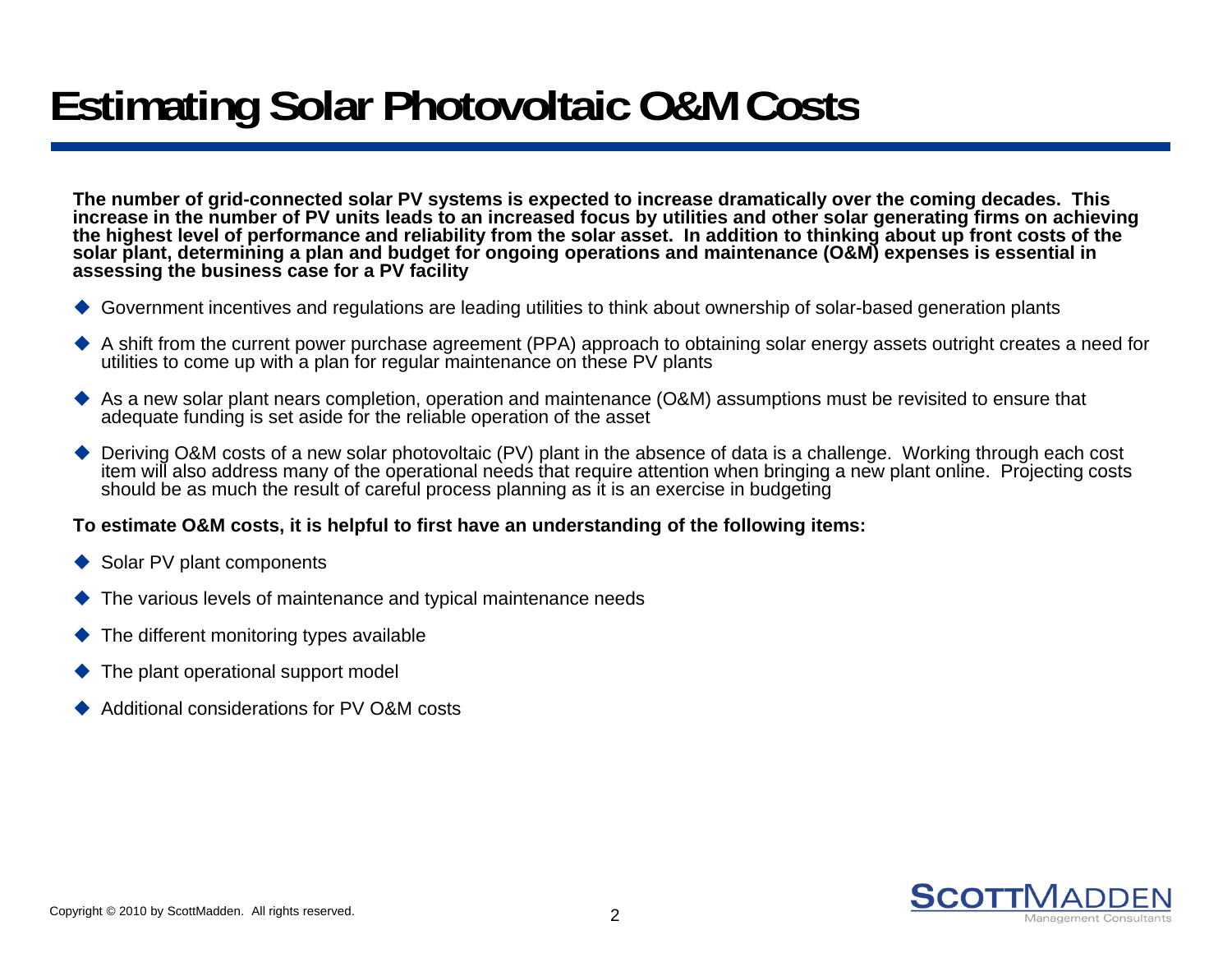# **Utility-Scale PV Plant O&M Cost Estimates**

**The table below provides a breakdown of costs across four categories - scheduled maintenance; unscheduled maintenance; inverter/equipment replacement; and insurance, property taxes, and owner's costs – for five conceptual 10 MW PV plants**

| <b>Utility-Scale Solar PV Plant O&amp;M Cost Estimates</b> |                           |                                  |                           |                                                   |                                     |  |  |  |  |
|------------------------------------------------------------|---------------------------|----------------------------------|---------------------------|---------------------------------------------------|-------------------------------------|--|--|--|--|
| O&M Costs (\$/kW-yr)                                       | <b>Fixed-Tilt</b><br>c-Si | <b>Fixed-Tilt</b><br><b>CdTe</b> | <b>Fixed Tilt</b><br>a-Si | <b>Tilted Single-Axis</b><br><b>Tracking c-Si</b> | Single-Axis<br><b>Tracking c-Si</b> |  |  |  |  |
| <b>Scheduled</b><br>Maintenance/Cleaning                   | \$20                      | \$25                             | \$25                      | \$30                                              | \$30                                |  |  |  |  |
| Unscheduled Maintenance                                    | \$2                       | \$2                              | \$2                       | \$5                                               | \$5                                 |  |  |  |  |
| <b>Inverter Replacement</b><br>Reserve                     | \$10                      | \$10                             | \$10                      | \$10                                              | \$10                                |  |  |  |  |
| Subtotal O&M                                               | \$32                      | \$37                             | \$37                      | \$45                                              | \$45                                |  |  |  |  |
| Insurance, Property Taxes,<br><b>Owner's Cost</b>          | \$15                      | \$15                             | \$15                      | \$15                                              | \$15                                |  |  |  |  |
| <b>Total O&amp;M</b>                                       | \$47                      | \$52                             | \$52                      | \$60                                              | \$60                                |  |  |  |  |

 $\blacklozenge$  Fixed-Tilt c-Si is defined as polycrystalline modules mounted at a fixed 30 degree tilt facing south

◆ Fixed-Tilt CdTe is defined as cadmium telluride modules mounted at a fixed 30 degree tilt facing south

- ◆ Fixed-Tilt a-Si is defined as amorphous silicon modules mounted at a fixed 30 degree tilt facing south
- ◆ Fixed-Tilt c-Si is defined as monocrystalline modules on a north-south axis tracker tilted south at 20 degrees with backtracking
- ◆ Single-Axis tracking c-Si is defined as monocrystalline modules on a north-south axis tracker with backtracking

Source: Electric Power Research Institute, "Engineering and Economic Evaluation of Central-Station Solar Photovoltaic Power Plants, 2010

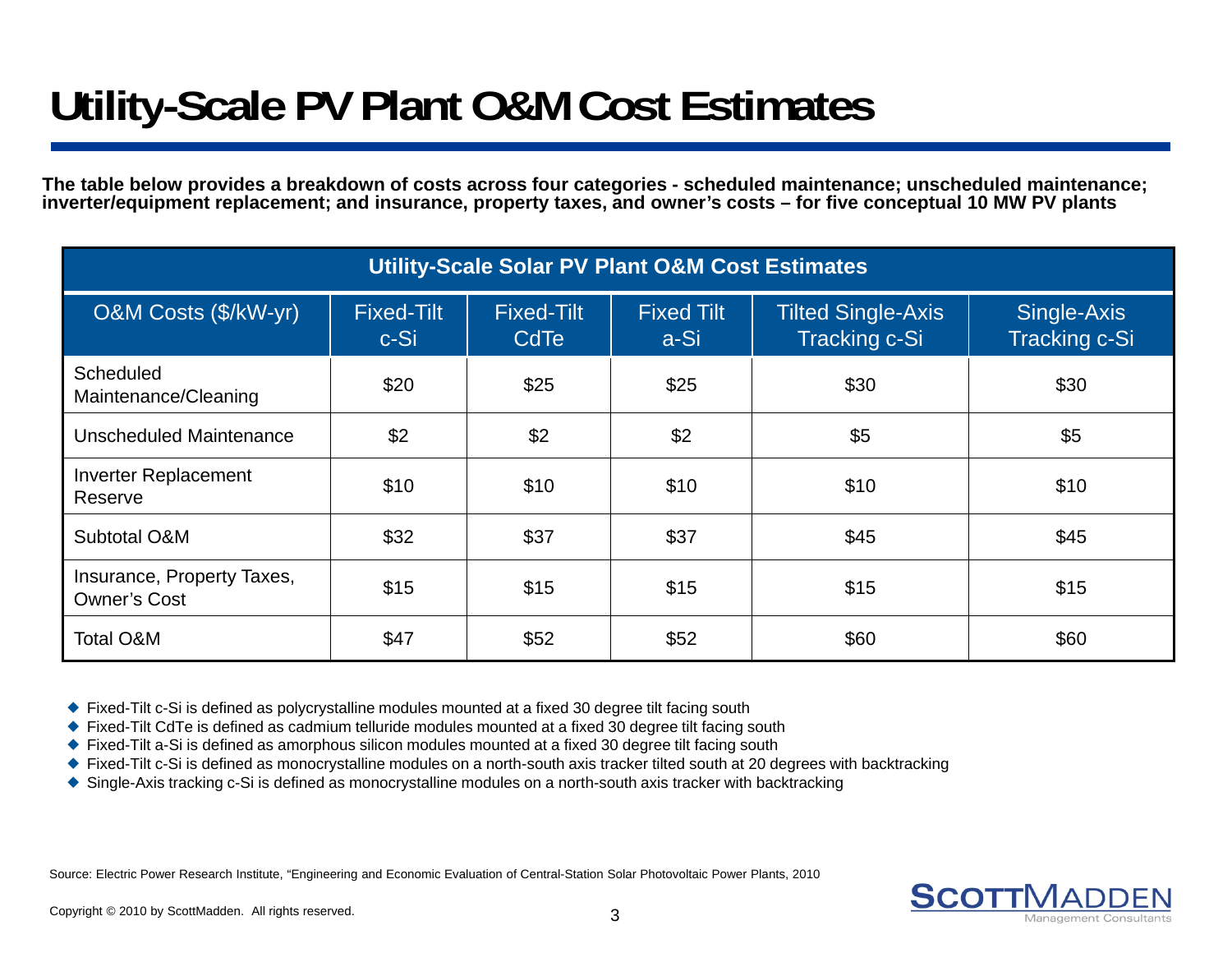# **PV System Failure Areas and Relative Frequencies**

**The figure below provides the relative frequency of photovoltaic system component failures along with their corresponding outage impacts**



Source: Electric Power Research Institute, "Engineering and Economic Evaluation of Central-Station Solar Photovoltaic Power Plants, 2010

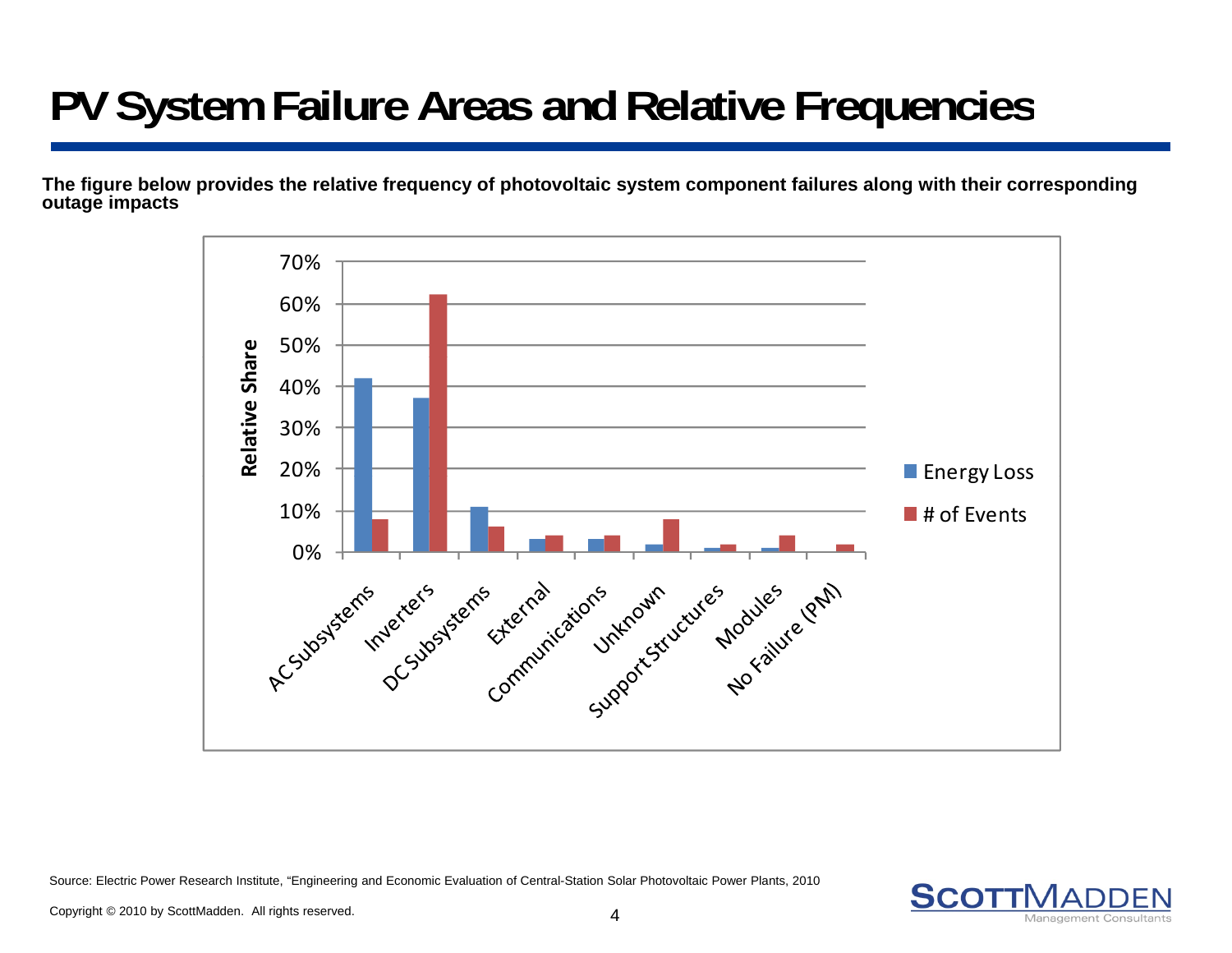### **Maintenance Strategies and Needs**

### **The various types of maintenance strategies for a PV plant include:**

- ◆ Preventative Maintenance includes routine inspection and servicing of equipment to prevent breakdowns and production losses
- ◆ *Corrective or reactive maintenance* addresses equipment breakdowns after the occurrence. This "break and fix" method has low upfront costs, but bears the risk of unplanned downtime and higher costs on the back end. This is the current industry standar d
- ◆ Condition based maintenance (CBM) uses real-time data to prioritize and optimize maintenance and resources

**More than one of these maintenance strategies is needed, but a proper strategy can limit the amount of "surprises" and will decrease the amount of unplanned downtime**

**When establishing a preventative maintenance schedule, it is important to do so based upon each component and system manufacturers' recommendations. Corrective maintenance procedures should also be established to address items that require immediate repairs and items that can be repaired with routine maintenance visits. Some typical maintenance needs at PV plants include:**

- ◆ Over the course of time, dust collects on the PV panels significantly affecting system efficiency. Panels must be cleaned regularly to minimize efficiency loss
	- PV operators and suppliers have found that one to two cleanings per year will adequately serve most plants' needs
- ♦ ◆ System components must go through a thorough maintenance checklist at least once or twice per year. The checklist should include such items as:
	- Checking connections of wires
	- Testing voltage / current through wires and PV modules
	- Inspecting components for moisture
	- Greasing actuator gears and topping off hydraulic fluid on tracker components, if applicable
	- Testing of SCADA and meteorological systems communications
	- Confirming settings on the inverter
	- —Resealing of system components
- $\blacklozenge$ Additional maintenance needs include the removal of snow, ice, grass, and vegetation to ensure effective system operation

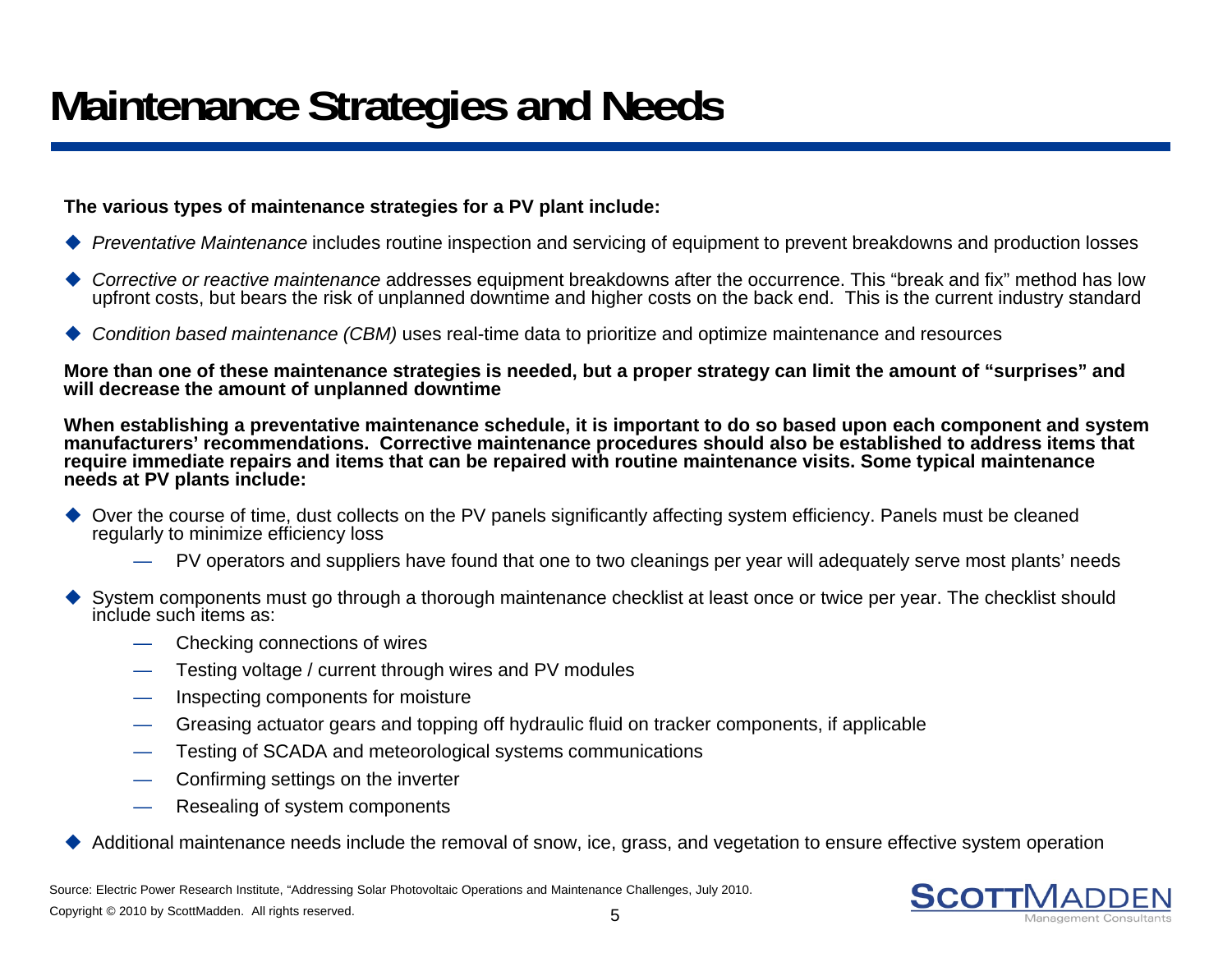# **Typical Maintenance Needs**

**This illustration highlights some of the plant maintenance needs that must be factored into an O&M budget**



\* Advanced Energy Global Systems, 2010.

\*\* Banke, Bryan, "Solar Electric Facility O&M: Now Comes the Hard Part" three-part series, Oct-Dec 2009, www.renewableenergyworld.com.

Copyright © 2010 by ScottMadden. All rights reserved.

**SCOTTMADDEN** 

Management Consultan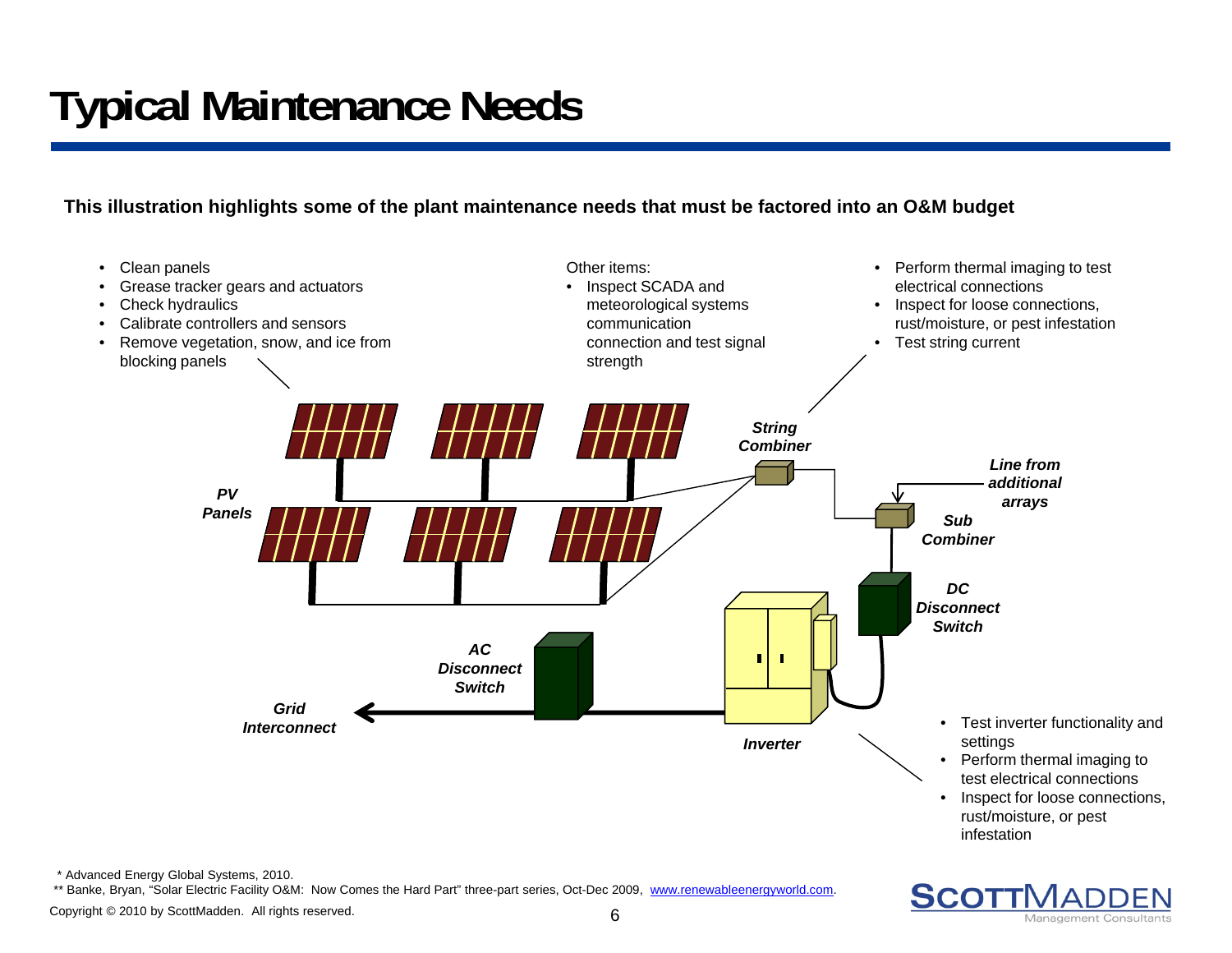# **PV Plant Monitoring**

**PV system monitoring capabilities have advanced significantly over the last decade. Monitoring systems can now offer data at a more granular level. This monitoring capability is especially important given the majority of PV plants are unmanned and supervised off site**

**"Traditional PV monitoring" and a method widely used simply compares actual energy generation with forecasted generation. If actual compares favorably with predicted, then there is not a problem with the asset. This is a simple and affordable approach. This approach is also fairly reliable, but is more reactive than proactive and a lag often exists between detection and repair. Several new monitoring techniques are currently in the market:**

| <b>Technology Type</b>                                                                                                                                                       | <b>Advantages</b>                                                                                                                                                                                                                                                                                                                   | <b>Disadvantages</b>                                                                                                                                                                                                                                                                                                            |  |  |
|------------------------------------------------------------------------------------------------------------------------------------------------------------------------------|-------------------------------------------------------------------------------------------------------------------------------------------------------------------------------------------------------------------------------------------------------------------------------------------------------------------------------------|---------------------------------------------------------------------------------------------------------------------------------------------------------------------------------------------------------------------------------------------------------------------------------------------------------------------------------|--|--|
| <b>Inverter Monitoring:</b><br>Inverter Level AC and DC<br>monitoring offers insights into an<br>inverter's status, adjustable<br>parameters, and historic operating<br>data | • Costs are low and value is high given the presence of an<br>inverter at most PV plants<br>Recognizing inverter problems through performance metrics<br>can identify potential problems and enhance plant production<br>when mitigated<br>An increasing number of inverter manufacturers are<br>embedding monitoring functionality | ← Level of resolution is limited<br>Information gathering, done either on-site or<br>via remote link, can be time consuming and<br>labor intensive                                                                                                                                                                              |  |  |
| Array Monitoring:<br>One level deeper than inverter,<br>array monitoring collects<br>information from DC circuits<br>located in sections of a PV array                       | Provides an additional level of data without too large of an<br>up front investment<br>It can isolate problems to a specific, though still large, array<br>$\bullet$<br>section                                                                                                                                                     | • Limited benefit to cost tradeoff compared to<br>inverter and string level, as a problem might<br>still be detected in a well-advanced stage<br>A single panel failure might not be detected,<br>but a multi panel one will<br>♦ Faulty panels will need to be identified by<br>hand from within a group increasing labor cost |  |  |
| <b>String Monitoring:</b><br>This takes the monitoring one more<br>level down to include individual<br>strings of panels                                                     | • Capable of determining the status of every string in the array<br>• Root causes in problems are readily apparent and easy to<br>locate in a string<br>Some third party groups have technology that reduces<br>instillation costs                                                                                                  | ◆ Additional complexity, which requires special<br>equipment and interface to interpret and<br>organize data<br>Increased instillation cost<br>Requires multiple communication devices,<br>increasing the likelihood of failure and repair                                                                                      |  |  |
| Micro Inverter Level Monitoring:<br>Micro inverters are installed at the<br>PV module level and provide AC to<br>power panels or to the grid                                 | Efficiency benefits because they directly convert and<br>eliminate DC wire losses and need for parallel<br>communication lines<br>♦ Panel mismatch losses do not exist                                                                                                                                                              | ◆ Not cost competitive<br>Lack of operating history restricts its financial<br>backing from banks and lending institutions                                                                                                                                                                                                      |  |  |

Source: Electric Power Research Institute, "Addressing Solar Photovoltaic Operations and Maintenance Challenges, July 2010.

Copyright © 2010 by ScottMadden. All rights reserved. 7

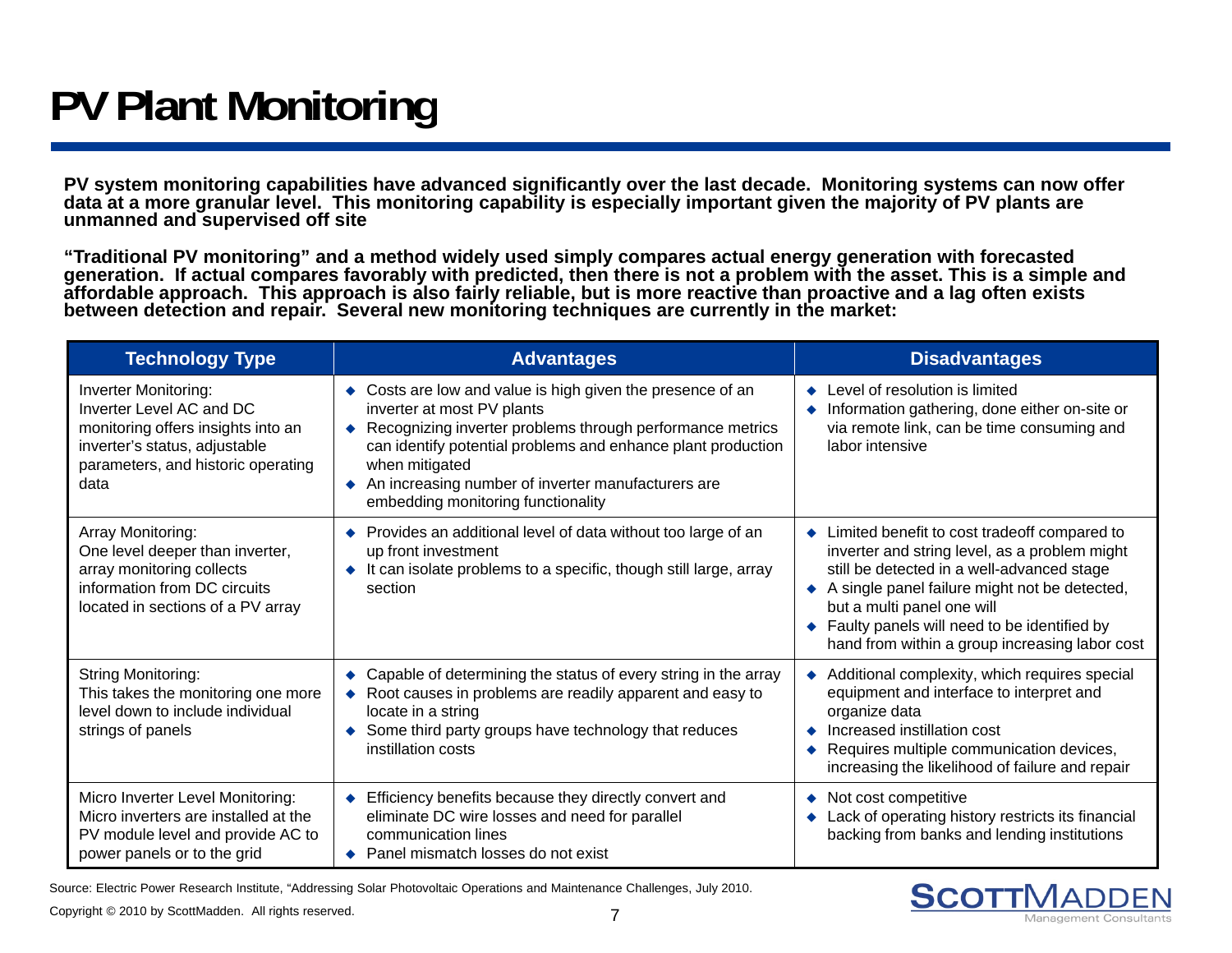# **The Plant Operational Support Model**

**Regardless of what monitoring system or maintenance strategy a firm chooses, the operational support model defines how the new plant will be run on a daily basis -- including who will perform system monitoring, plant repairs, and**  scheduled maintenance. The model addresses the mechanical and electrical needs of the plant as well as maintaining the **grounds and communication systems**

- *In House Staff:* Existing staff may be leveraged when the plant is adjacent to existing generation facilities
	- For example:
		- System monitoring and plant operation may be performed by fossil operators throughout the course of their shift
		- $\bullet$ Mechanical engineering not included in the warranty may be handled by onsite fossil maintenance staff
		- Site electrical maintenance may be supported by plant operations crews or transmission maintenance crews
	- The advantages of this system include: better visibility on personnel and equipment issues, greater quality control, ability to use existing personnel and assets, and it will lead to a standard PV O&M process
	- The disadvantages of this system include higher upfront costs, increased risks, and the need to develop an expertise quickly in your work force
- ◆ EPC Contractor: The utility may opt to use the Engineering, Procurement, and Construction (EPC) contractor that sold and built the system to oversee an O&M contract
	- This limits the use of multiple contracts and simplifies dealing with warranty-related repairs versus maintenance
- ♦ *Third Party Provider:* Another option for O&M services not covered under the warranty is to use a third party provider which may support multiple PV sites
	- Use of a third party for an organization's first PV plant helps instill best management practices for maintenance schedules and for system repairs
	- One variation of this model is to contract some functions (i.e., mechanical engineering, grounds maintenance, and panel cleaning) to a third party while keeping some tasks (i.e., communication and monitoring, electrical engineering) in-house
	- Advantages of both the EPC and third party option include lower upfront costs and greater flexibility, lower upfront risk, less drain on the current labor force, and potentially greater expertise
	- Disadvantages of the EPC and third party option include less understanding of the O&M process, higher back end cost potential, and that it requires dependence on an outsourced contractor

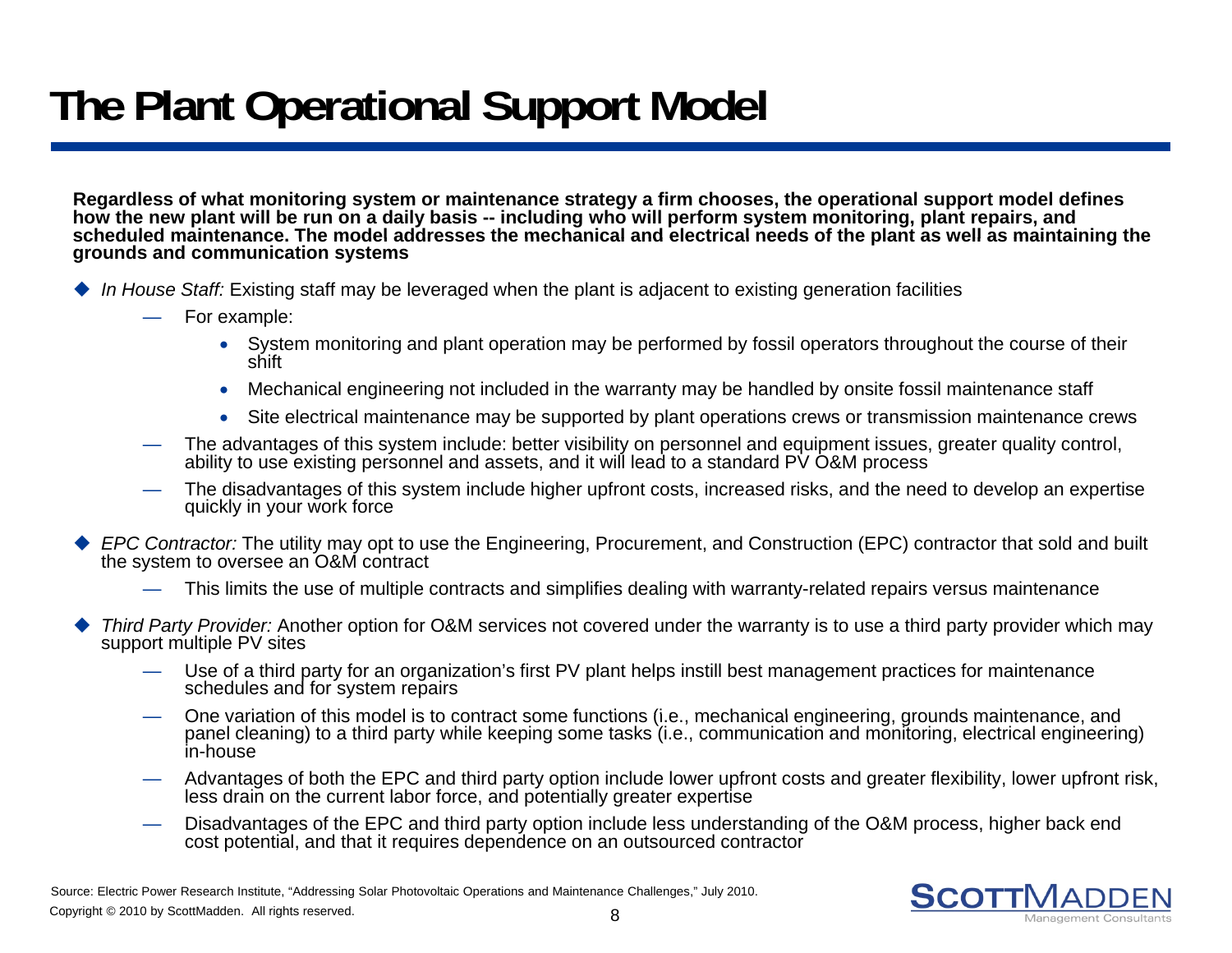### **The Solar PV Plant Operational Support Model**

**Where tasks are performed internally, cost estimates should be as close as reasonably possible. To derive a total labor cost and to ensure that each support need is addressed, a matrix of tasks can be developed capturing each variable**

**As illustrated below, an analysis of support costs might include a task description, the organization performing the work, org WBS to which the work is charged, hours for the task, frequency of the task, hourly labor cost, yearly hours, and total yearly cost**

| <b>Support Tasks</b>                                                                                                                                                                  | <b>Organization</b>                                    | <b>Org WBS</b> | <b>Hours</b> for<br><b>Task</b> | <b>Frequency</b><br>of Task | <b>Hourly</b><br><b>Labor Cost</b> | Yearly<br><b>Hours</b> | <b>Total Yearly</b><br><b>Cost</b> |
|---------------------------------------------------------------------------------------------------------------------------------------------------------------------------------------|--------------------------------------------------------|----------------|---------------------------------|-----------------------------|------------------------------------|------------------------|------------------------------------|
| Plant Operation - Perform regular system<br>monitoring, review system reports daily,<br>respond to system alarms, report system<br>failures based on level of severity                | <b>Fossil Plant</b><br>Operations<br><b>Shift Crew</b> | Dept XYZ       | 3 hours                         | Daily                       | \$38.00                            | 1,460<br>hours         | \$41,040                           |
| Mechanical Repair - Make repairs to non-<br>electrical BOS components including<br>tracker actuators and gearboxes as well<br>as panel mounting equipment                             |                                                        |                |                                 |                             |                                    |                        |                                    |
| Electrical Repair - Make electrical repairs<br>to the inverter and BOS components such<br>as combiners, disconnect switches,<br>junction boxes, meter and<br>communications equipment |                                                        |                |                                 | <b>Illustrative</b>         |                                    |                        |                                    |
| Site Maintenance - Perform site<br>maintenance including removal of snow,<br>ice, and grass or other vegetation.<br>Maintain site fencing and signage                                 |                                                        |                |                                 |                             |                                    |                        |                                    |
| Panel Cleaning - Perform PV panel<br>cleaning according to the manufacturer's<br>instructions at least twice yearly and<br>additionally when requested                                |                                                        |                |                                 |                             |                                    |                        |                                    |

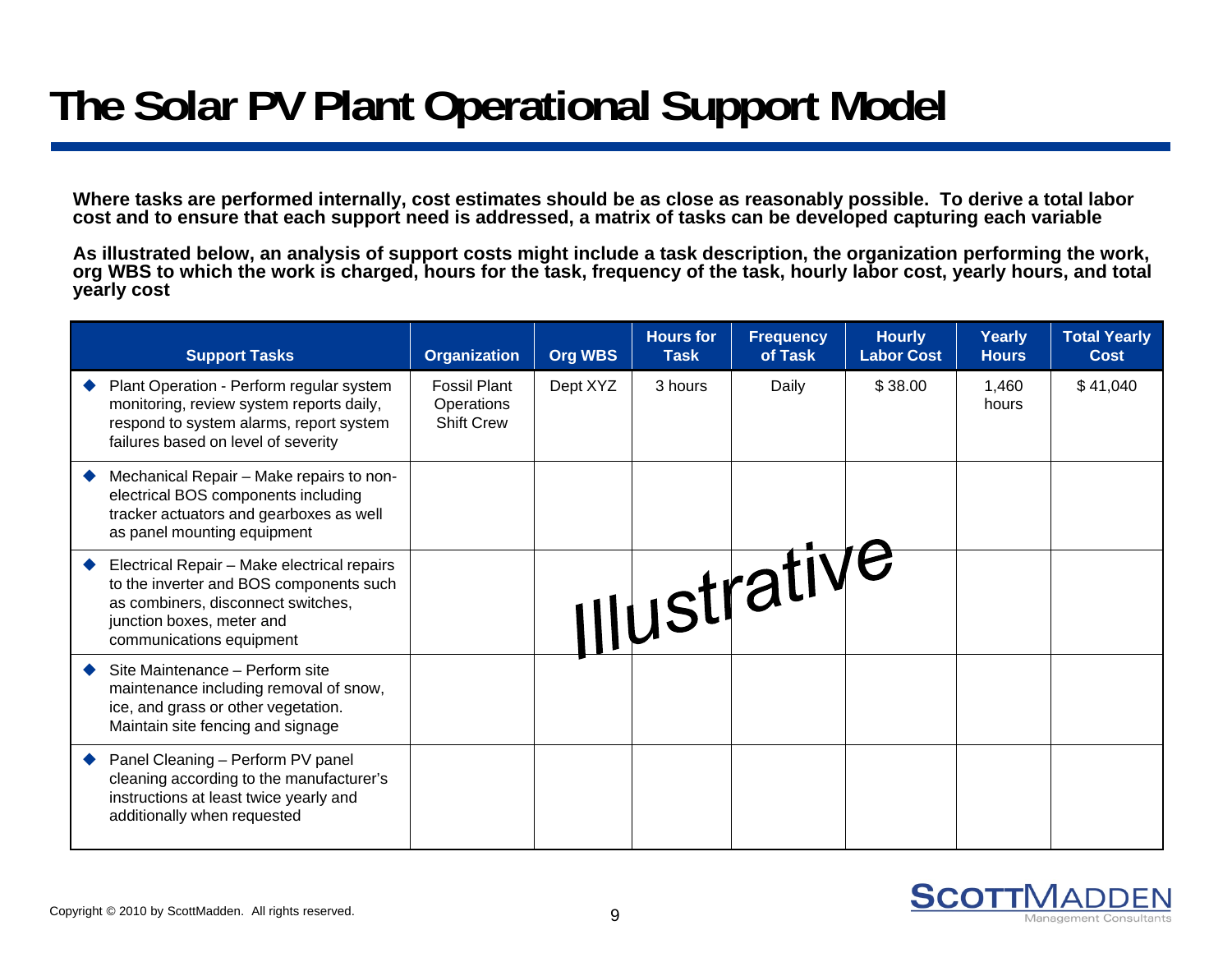### **Additional Considerations for PV O&M Costs \***

**As more utility-scale PV plants come online, more is being learned about system performance and capacity. This includes a better understanding of what to expect with regard to system operation and maintenance, as illustrated in the following lessons learned:**

#### **Preventative Maintenance:**

- ◆ Focus on design, engineering, and the initial build of the PV plant
- ♦ Target a downtime of 1 percent (3.7 days/year) and prepare for 10 percent downtime (36.5 days/year)
- $\blacklozenge$ Measure system degradation over time and clean panels when the cost of lost power approaches the cost of cleaning
- ◆ Mitigate risk by using multiple smaller inverters rather than one large inverter
- ◆ Perform site visits at least 1-2 times/year
- ◆ Consider transitioning outsourced O&M to in-house staff

#### Monitoring:

- ◆ Consider monitoring the system at the string level for plants between 250kW to 2 MW and use the data to address maintenance needs
	- Note: larger plants may not see the cost benefit from this level of detail
- ◆ Automate system monitoring and supplement by reviewing system reports multiple times throughout the day
- ◆ Assure good access to historical data
- ◆ Perform simple site analytics once per month
- ♦ Identify core factors that determine the economic tradeoffs of monitoring resolution

#### Warranty:

- ♦ Make sure warranty terms are clear; avoid vague clauses
- $\blacklozenge$ Perform due diligence before agreeing to a construction contract

Source: Electric Power Research Institute, "Addressing Solar Photovoltaic Operations and Maintenance Challenges," July 2010. \* Banke, Bryan, "Solar Electric Facility O&M: Now Comes the Hard Part" three-part series, Oct-Dec 2009, www.renewableenergyworld.com.